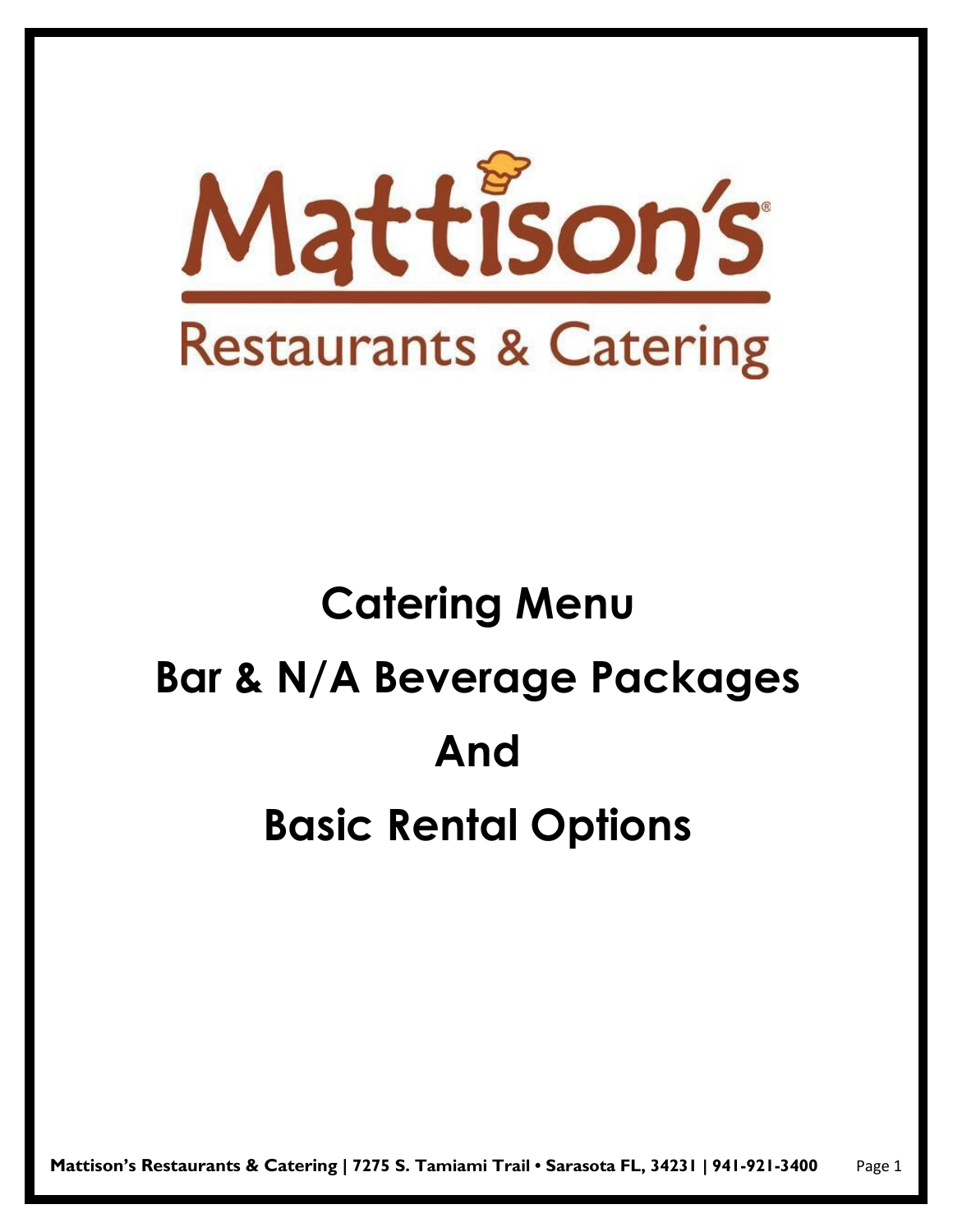Thank you for your interest in Mattison's Catering for your upcoming event!

At Mattison's we are committed to using all natural and sustainable ingredients in all our menu creations. We source local produce and seafood as well as importing the freshest products from around the world. Our lamb, beef, poultry, and pork products are

- Antibiotic Free
- Hormone Free
- 100% Pasture Fed

The animals are raised on small family farms where they are processed with the most humane practices.

## We truly believe you will taste the difference!



Mattison's catering menu is globally inspired and full of selections you and your guests are sure to enjoy.

Have a special request? You are not limited to the catering menu offerings. Please let your sales representative know if there are any styles, ethnic traditions, allergies, or other special dietary needs that need to be accommodated.

## **EVENT SERVICE STYLES**

• Delivery and set up

• Plated

• Buffet • Stations

- Cocktail style
- Family style

# **FULL-SERVICE CATERING**

As a full-service caterer, Mattison's is happy to manage various services in addition to your food and beverage needs, such as:

## Event Management

- China and flatware
- Linens and napkins
- Tables and chairs
- Lighting and draping
- Furniture and specialty items
- Utilities

## Event Planning

- Menu Tasting *fees may apply*
- Vendor referral list
- Floorplan development
- Meal and seat assignment template
- Venue walkthrough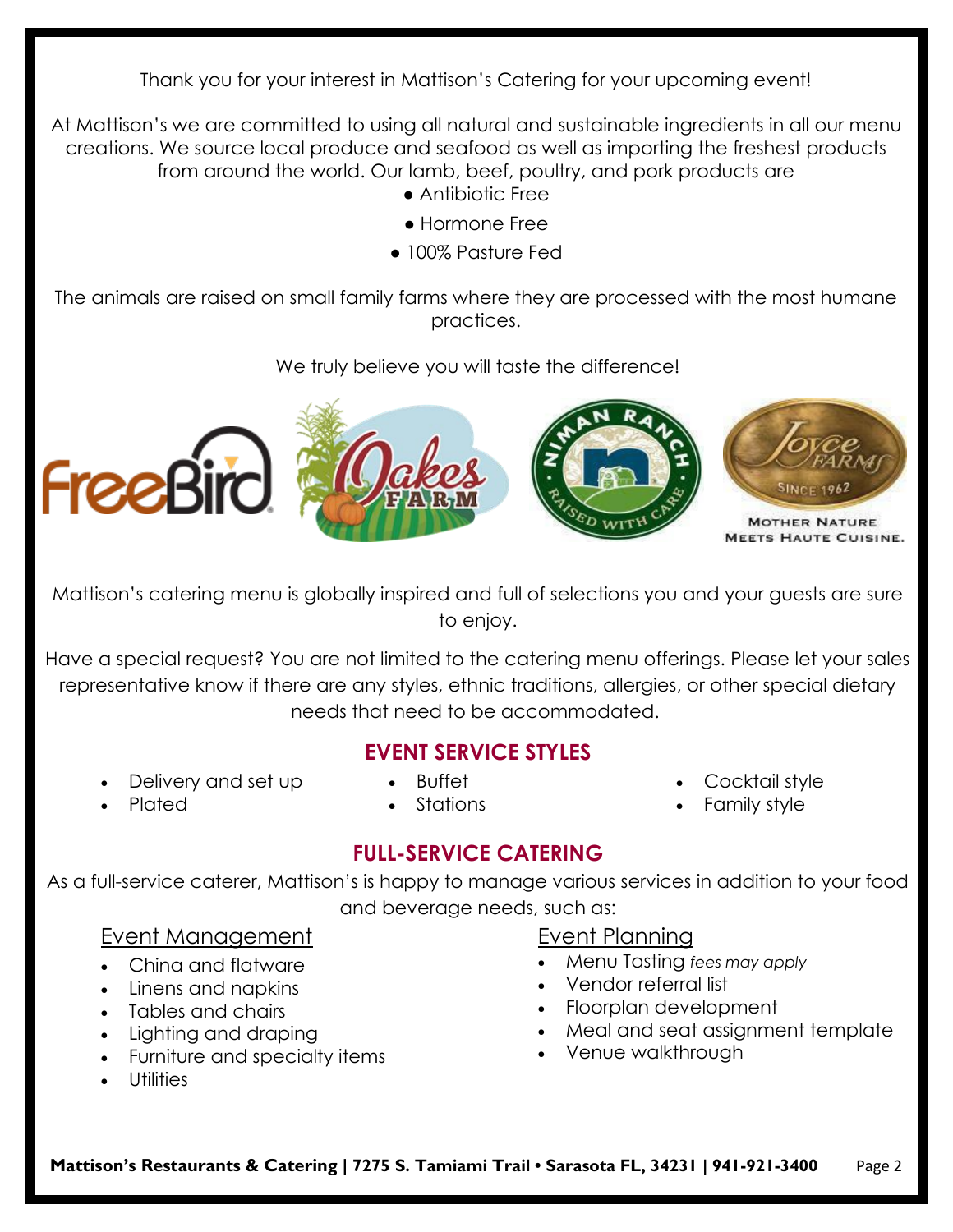## **MATTISON'S PRIVATE EVENT SPACES**

The Galleria at [Mattison's 41](https://mattisons.com/mattisons-forty-one-fancy-restaurants/) is the perfect location for a rehearsal dinner, celebration of life, baby shower and more. Enjoy your choice of 2 patios to have a cocktail style reception or dine with your guests under Tuscan lights. and the [Van Wezel Performing Arts Hall.](https://mattisons.com/mattisons-at-the-van-wezel/)



[Mattison's City Grille](https://mattisons.com/mattisons-downtown-sarasota-restaurant/) and [Mattison's Riverwalk](https://mattisons.com/mattisons-riverwalk-grille-downtown-bradenton-restaurant/) are happy to accommodate special events. Private event spaces are not available at these locations.



(941) 330-0440 (941) 896-9660

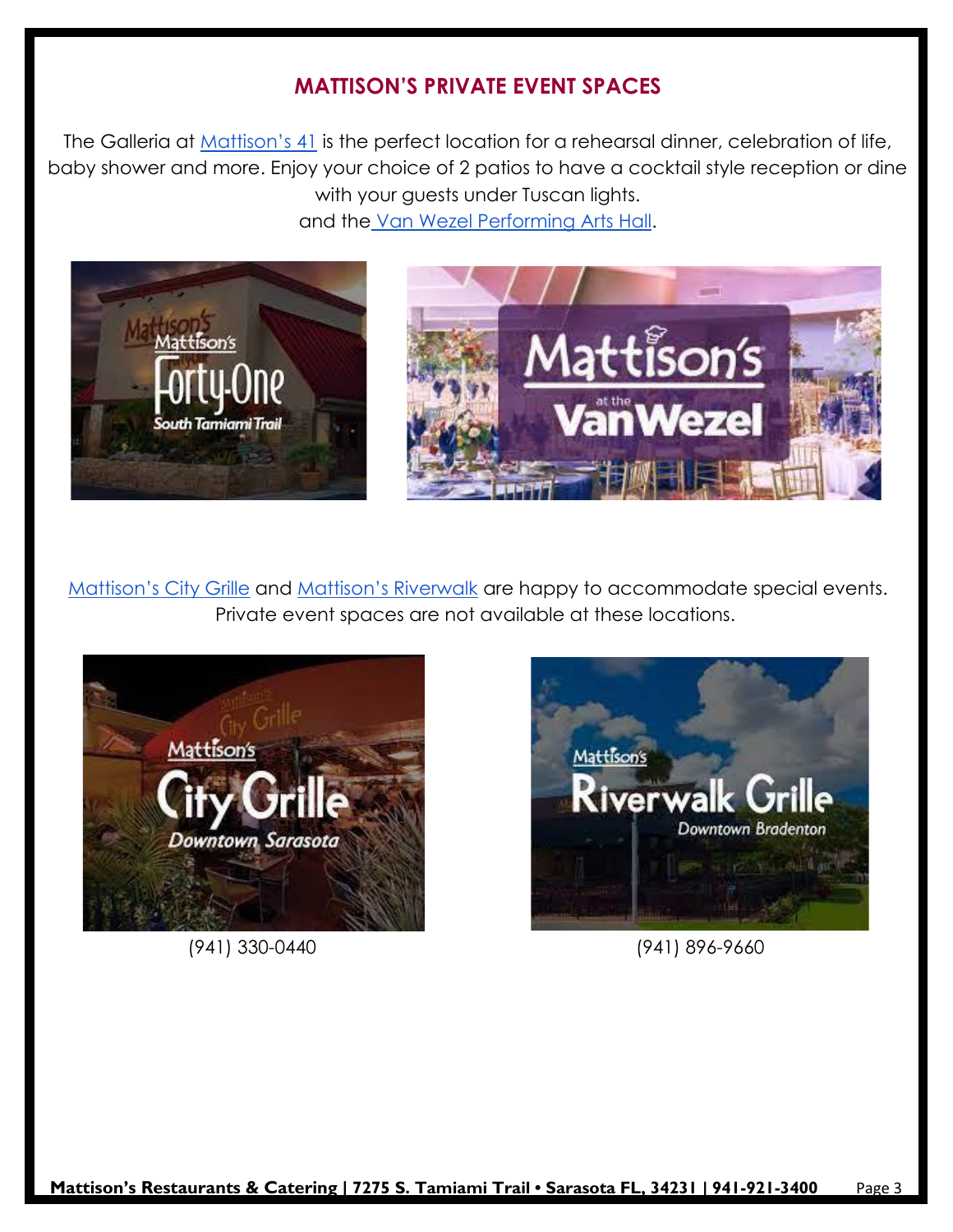# **BAR PACKAGES**

- Prices are listed per person and do not include tax, service charge or gratuity. Package pricing is charged for every guest 21 or older.

- One bar set up and one bartender per 75 guests required.

- Bar set up includes: table-side water service, juices (orange, cranberry, pineapple, grapefruit), sodas (coke, diet coke, sprite, ginger ale, tonic, club), mixers (triple sec, roses lime juice, grenadine, sweet and dry vermouth), bar fruit (olives, cherries, lemons, limes)

- No shots are permitted.

- Listed brands are typically found on the bar set ups but may occasionally be substituted for a brand of equal or greater quality.

| <b>BEER &amp; WINE BAR</b>                                                                                                                                                                                            |                |                                                                                                                                                                                                   |                                                                     |  |  |
|-----------------------------------------------------------------------------------------------------------------------------------------------------------------------------------------------------------------------|----------------|---------------------------------------------------------------------------------------------------------------------------------------------------------------------------------------------------|---------------------------------------------------------------------|--|--|
| 2 Hours                                                                                                                                                                                                               | <b>3 Hours</b> | <b>4 Hours</b>                                                                                                                                                                                    | <b>5 Hours</b>                                                      |  |  |
| Wine:                                                                                                                                                                                                                 |                | <b>Bottled Beer:</b>                                                                                                                                                                              |                                                                     |  |  |
| Choice of 2, House:<br>101 North Chardonnay<br>101 North Cabernet<br>Coastal Ridge Merlot<br>Coastal Ridge White Zin<br>*Upgrade to Premium Wines (Choice of 4):<br><b>Additional \$2/person</b>                      |                | <b>Bud Light</b><br>Corona<br>Michelob Ultra<br>Stella<br>Local IPA                                                                                                                               |                                                                     |  |  |
|                                                                                                                                                                                                                       |                | <b>GOLD BAR</b>                                                                                                                                                                                   |                                                                     |  |  |
| 2 Hours                                                                                                                                                                                                               | <b>3 Hours</b> | <b>4 Hours</b>                                                                                                                                                                                    | <b>5 Hours</b>                                                      |  |  |
| Wine:                                                                                                                                                                                                                 |                | Liquor:                                                                                                                                                                                           | <b>Bottled Beer:</b>                                                |  |  |
| All 4 House Wines:<br>101 North Chardonnay<br>101 North Cabernet<br>Coastal Ridge Merlot<br>Coastal Ridge White Zin                                                                                                   |                | Stoli Vodka<br><b>Bacardi Rum</b><br>Captain Morgan Rum<br><b>Bombay Gin / Boodles Gin</b><br>Dewar's Scotch<br>Canadian Club Whiskey<br>Jim Beam Bourbon<br>Corazon Tequila                      | <b>Bud Light</b><br>Corona<br>Michelob Ultra<br>Stella<br>Local IPA |  |  |
|                                                                                                                                                                                                                       |                | <b>PLATINUM BAR</b>                                                                                                                                                                               |                                                                     |  |  |
| <b>2 Hours</b>                                                                                                                                                                                                        | <b>3 Hours</b> | <b>4 Hours</b>                                                                                                                                                                                    | <b>5 Hours</b>                                                      |  |  |
| Wine:                                                                                                                                                                                                                 |                | Liquor:                                                                                                                                                                                           | <b>Bottled Beer:</b>                                                |  |  |
| Premium Wines (Choice of 4):<br>Greyson Chardonnay<br>Coresair Pinot Grigio<br>Geyser Peak Cabernet<br><b>Firesteed Pinot Noir</b><br><b>Trivento Malbec</b><br><b>Benziger Estate Rose</b><br>Giesen Sauvignon Blanc |                | <b>Titos Vodka</b><br><b>Bacardi Rum</b><br>Captain Morgan Rum<br><b>Bombay Sapphire Gin</b><br>Jack Daniels Whiskey<br>Crown Royal Whiskey<br>Knob Creek Single Barrel Bourbon<br>Patron Tequila | <b>Bud Light</b><br>Corona<br>Michelob Ultra<br>Stella<br>Local IPA |  |  |

**Mattison's Restaurants & Catering | 7275 S. Tamiami Trail • Sarasota FL, 34231 | 941-921-3400** Page 4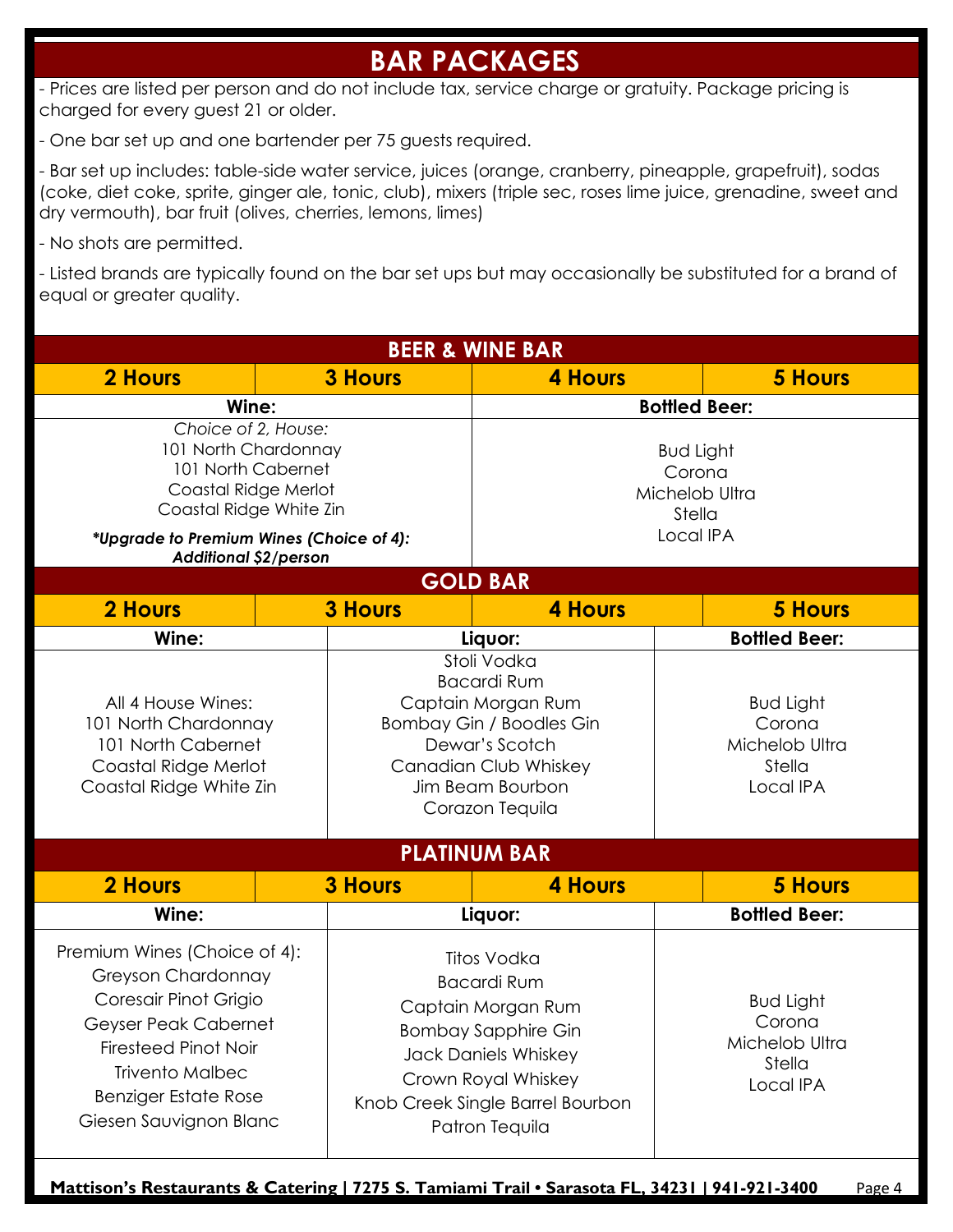# **BAR MANAGEMENT**

## **Bar set up Fee and Per Person Fee applies**

Client provides the alcohol of choice to the venue. Mattison's will handle it on the day of, providing ice and coolers, mixers, soft drinks, and bar necessities (bar fruit, ice, stir sticks, beverage napkins).

\*Liability Insurance Fee May Apply depending on venue\*

*Pending Venue Restrictions. Option not available at Powel Crosley, Ringling Museum, or Mattison's 41.*

| <b>CONSUMPTION BAR</b><br>*Minimum Order May Apply                                                                                                                                                                                                                                                                                                                                                                                                                                                                                                                                                                                       |                                                                                                                    |  |  |  |  |
|------------------------------------------------------------------------------------------------------------------------------------------------------------------------------------------------------------------------------------------------------------------------------------------------------------------------------------------------------------------------------------------------------------------------------------------------------------------------------------------------------------------------------------------------------------------------------------------------------------------------------------------|--------------------------------------------------------------------------------------------------------------------|--|--|--|--|
| <b>GOLD BAR</b>                                                                                                                                                                                                                                                                                                                                                                                                                                                                                                                                                                                                                          | <b>PLATINUM BAR</b>                                                                                                |  |  |  |  |
| Soda, Coffee - \$3<br>Beer - \$5 Domestic   \$7 Import<br>Liquor - $$9$ (Single)   $$12$ (Double)<br>Wine - $$9$                                                                                                                                                                                                                                                                                                                                                                                                                                                                                                                         | Soda, Coffee - \$3<br>Beer - \$5 Domestic   \$7 Import<br>Liquor - \$11 (Single) - \$14 (Double)<br>Wine - \$11    |  |  |  |  |
| <b>CASH BAR</b><br>*Minimum Order May Apply                                                                                                                                                                                                                                                                                                                                                                                                                                                                                                                                                                                              |                                                                                                                    |  |  |  |  |
| <b>GOLD BAR</b>                                                                                                                                                                                                                                                                                                                                                                                                                                                                                                                                                                                                                          | <b>PLATINUM BAR</b>                                                                                                |  |  |  |  |
| Soda, Coffee - \$3<br>Beer - \$7 Domestic   \$9 Import<br>Liquor - $$10$ (Single) - $$13$ (Double)<br>Wine - $$10$                                                                                                                                                                                                                                                                                                                                                                                                                                                                                                                       | Soda, Coffee - \$3<br>Beer - \$7 Domestic   \$9 Import<br>Liquor - $$13$ (Single) - $$16$ (Double)<br>Wine - $$13$ |  |  |  |  |
|                                                                                                                                                                                                                                                                                                                                                                                                                                                                                                                                                                                                                                          | <b>A LA CARTE</b><br><b>Alcoholic Beverages</b>                                                                    |  |  |  |  |
| <b>Champagne Toast:</b> J.P. Chenet Blanc de Blancs, Brut - passed or preset                                                                                                                                                                                                                                                                                                                                                                                                                                                                                                                                                             |                                                                                                                    |  |  |  |  |
| <b>Table-side Wine Service:</b>                                                                                                                                                                                                                                                                                                                                                                                                                                                                                                                                                                                                          |                                                                                                                    |  |  |  |  |
| Signature Drink: No additional fee applies to selections derived from existing bar items.<br>- Vodka, Cranberry<br>Screwdriver - vodka, orange juice<br>Rum and Coke<br>- Long Island<br>Gin and Tonic<br>- Tom Collins - gin, simple syrup, club soda, lemon, sugar<br>- Tequila Sunrise - tequila, orange juice<br>Classic Margarita<br>Tequila Cranberry Margarita - tequila, cranberry juice, triple sec, lime juice                                                                                                                                                                                                                 |                                                                                                                    |  |  |  |  |
| <b>Signature Drink, Specialty:</b><br>- Amaretto Sour - gin, amaretto, orange juice, pineapple juice<br>- Ginger Beet Fizz - gin, beet juice, simple syrup, lemon juice, ginger beer<br>- Moscow Mule - vodka, ginger beer, lime juice, lime garnish<br>- Something Blue - vodka, blue curacao, lemonade, sprite<br>- Sarasota Sea Breeze - vodka, grapefruit juice, cranberry juice<br>- Red or White Sangria - wine, simple syrup, fresh fruit (batched)<br>- Strawberry Rose Punch - frozen strawberries, pink Moscato, simple syrup and sprite<br>- Champagne Punch - Sparkling wine with a scoop of sorbet. Lemon, Mango, Raspberry |                                                                                                                    |  |  |  |  |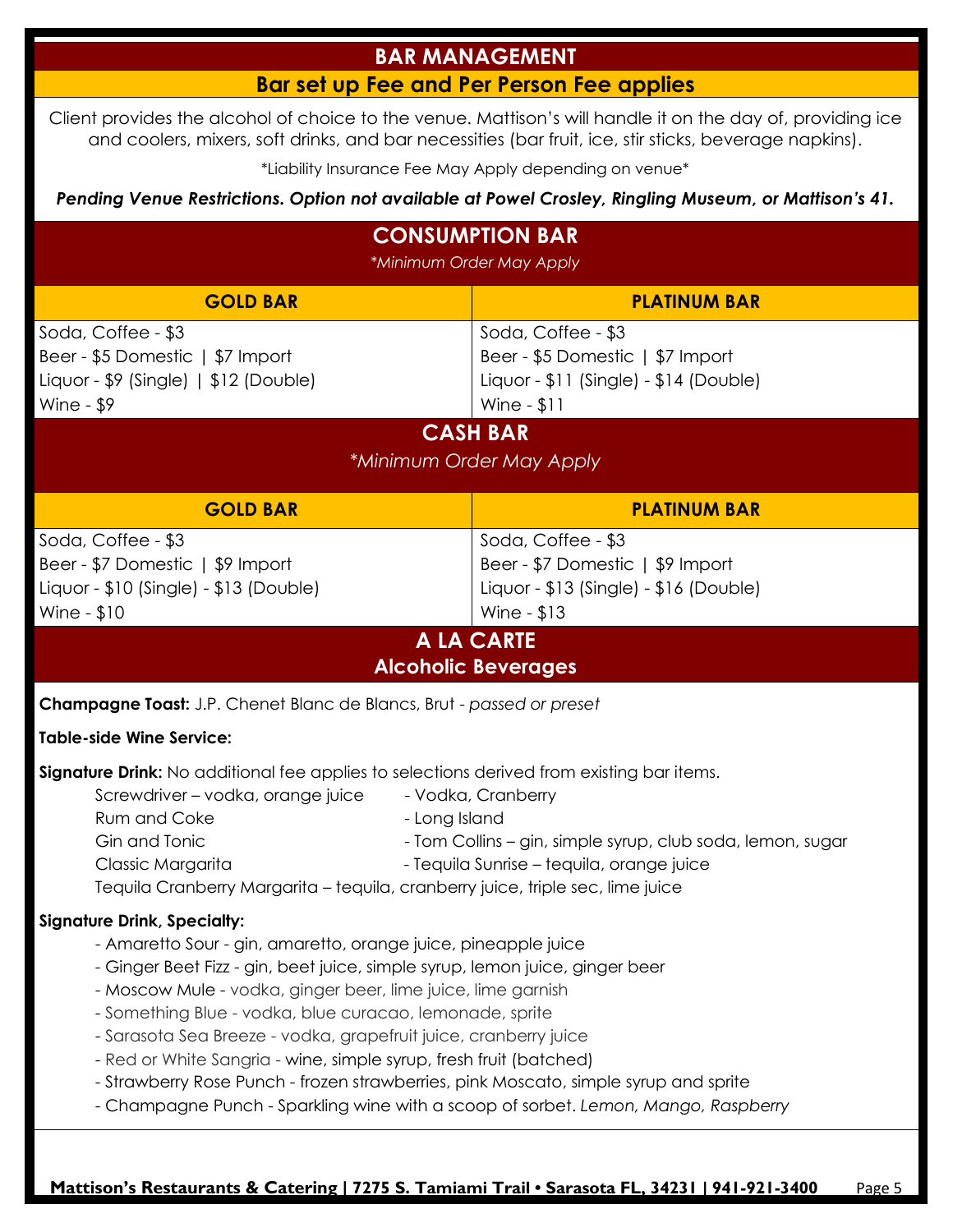## **A LA CARTE Non-Alcoholic Beverages (per person)**

Young Adult and Child Beverages (21 and under): Unlimited juices and assorted sodas

**Coffee Service or Station:** house blend coffee, decaf, cream, sugar, etc.

**Coffee and Tea Station:** house blend coffee, decaf, assorted tea bags, cream, sugar, etc.

**Beverage Station – Water:** water, lemons, etc.

**Beverage Station – Water, Tea, & Lemonade:** – assorted tea bags, lemonade, sugar, etc.

- **Tea Only**
- **Lemonade Only**

**Beverage Station – Coffee, OJ, and Tea**: – house blend coffee, assorted tea bags, fresh orange juice, cream, sugar, etc.

#### **Fruit Infused Water:**

strawberry, pineapple | strawberry, cucumber | strawberry, lime | orange, lime | raspberry, lemon | strawberry, lemon, mint | raspberry, mint | blueberry, mint | cucumber, lemon, mint | cucumber, lime, mint

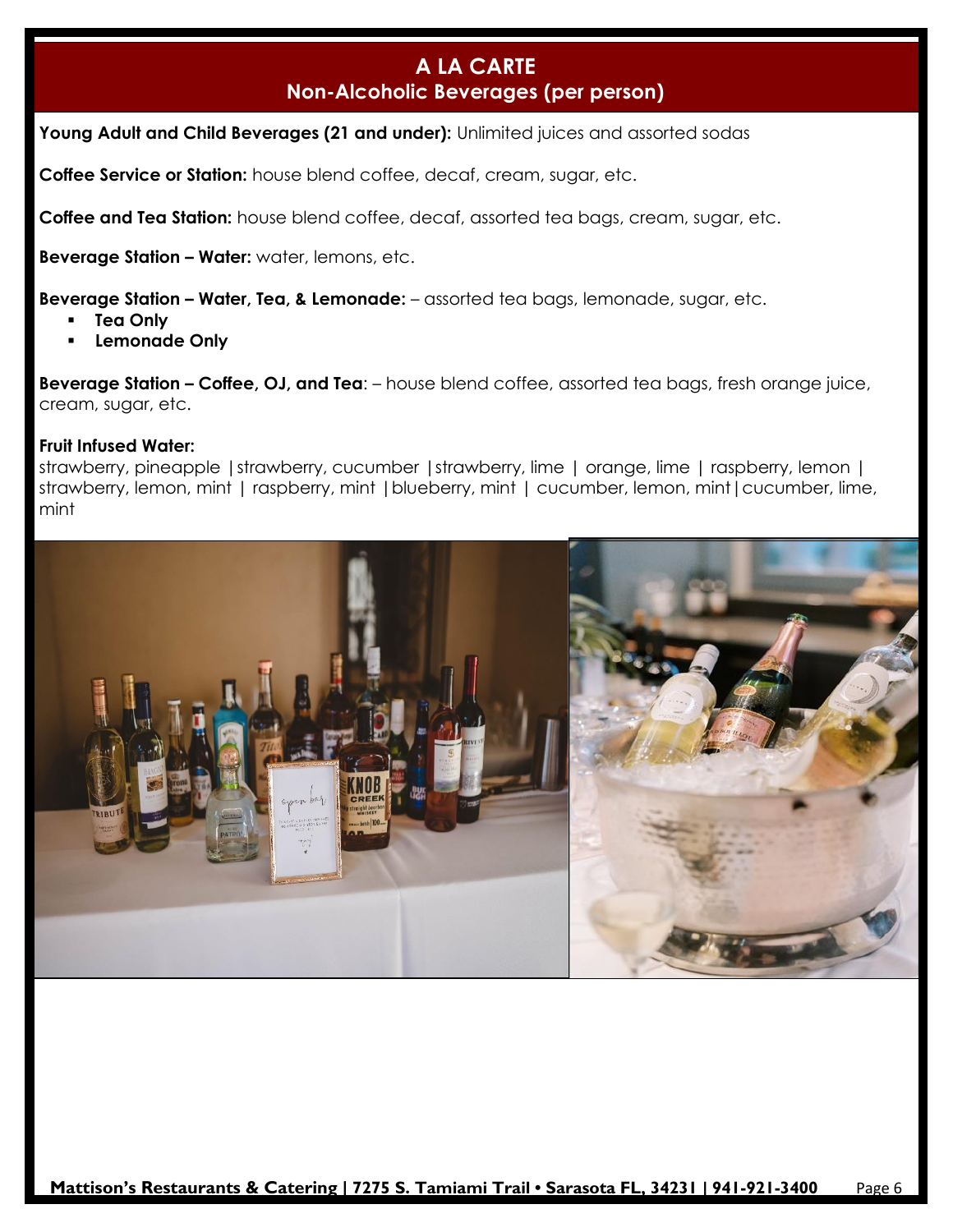# **HORS D'OEUVRES & APPETIZERS**

## **SEAFOOD**

#### *FISH*

**Smoked Salmon Mousse** on crispy flat bread with fresh dill **Mini Potato Pancakes** topped with smoked salmon and crème fraiche **Grouper Bites** with remoulade dipping sauce **Seared Ahi Bamboo Skewer** togarashi seasoned with wasabi crème fraiche and sweet soy drizzle **Sesame Seared Tuna & Watermelon Skewers** with sweet soy drizzle (GF, seasonal) **Tuna Tango Poke** in English cucumber round or wonton crisp (GF)

#### *SHELLFISH*

**Pesto Grilled Shrimp Skewers** (GF) **Chilled Jumbo Shrimp** with cilantro cocktail sauce (GF) **Shrimp Rangoon Bites** with tempura fried shrimp, herbed cream cheese and Thai chili sauce **Coconut and Macadamia Nut Shrimp** with mango-ginger dipping sauce **Crab Stuffed Mushroom** with habanero remoulade **Market Price Mediterranean Ceviche** shrimp, whitefish, tomato, capers, and olives, served in an Asian spoon (GF) **Seared Sea Scallops** wrapped in Applewood smoked bacon (GF) **Mini Crab Cakes** with habanero remoulade **Market Price Lobster Mac N Cheese Bites** 

## **MEATS & POULTRY**

## *BEEF*

**Negi maki** scallion stuffed filet mignon, marinated and grilled with teriyaki sauce **Tenderloin and Brie Crostini** with horseradish cream and onion confit **Beef Carpaccio** thinly sliced filet mignon, mustard vinaigrette, capers, parmesan on toast points **Mini Beef Empanadas** cilantro sour cream dipping sauce **Mini Mama's Meatballs** beef & pork meatballs, fresh ricotta, San Marzano tomato sauce **Beef "Wellington"** with goat cheese, duxelles and fresh basil, in a puff pastry purse **Beef Tenderloin Lollipops** with a sweet onion dijonnaise sauce (GF) **Mini Cheeseburger Sliders** mini burger with provolone and caramelized onion barbecue **Pot Roast Stuffed Baby Red Skin Potatoes** with Gorgonzola and a port wine drizzle (GF)

## *PORK & LAMB*

**Mattison's Restaurants & Catering | 7275 S. Tamiami Trail • Sarasota FL, 34231 | 941-921-3400** Page 7 **Mojo Pork** tostones with chimichurri sauce (GF) **Andouille Sausage Pinwheels** with white cheddar and creole mustard in a puff pastry **Bacon & Sriracha Devilled Eggs** bacon and sriracha lased deviled eggs with paprika (GF) **Crispy Pork Belly** with teriyaki sauce **Baby Lamb Chops** with tzatziki and mint chimichurri (GF) **Curried Lamb Meatballs** with tzatziki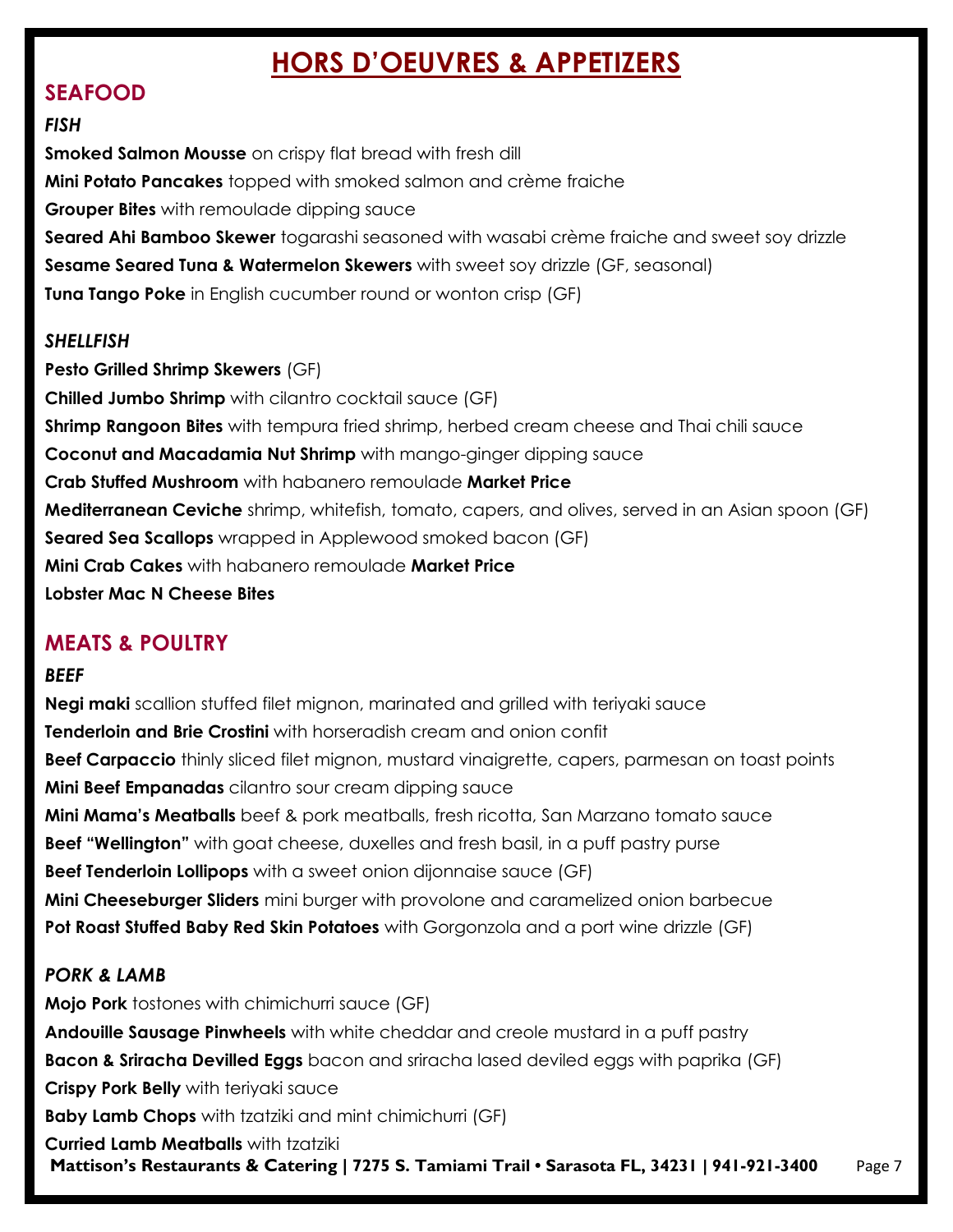#### *POULTRY*

**Jerk Chicken Skewers** with fresh tropical fruit sauce (GF) **Herbed Crusted Chicken Brochette** with red onion and goat cheese drizzle **Thai Curry Chicken Bite** with Thai peanut sauce (GF) **Thai Chicken and Toasted Cashew Crispy Spring Rolls** with sweet Thai chili sauce **Chicken Burger Sliders** bacon, avocado cream, chipotle cream **Buffalo Chicken Bites** buttermilk fried chicken breast with blue cheese dressing

## **VEGETARIAN**

**Goat Cheese Bruschetta** marinated tomatoes and pesto goat cheese on crostini with basil olive oil and aged balsamic drizzle **Watermelon & Marinated Feta Skewers** (GF, seasonal) **Wild Mushroom Tartlet** with arugula pesto **Spanakopita** spinach and feta phyllo triangles **Crispy Tostones** with black bean spread, pickled jalapeño and onion with avocado crema (GF) **Mini Macaroni and Cheese Bites** breaded and fried with creamy cheese sauce **Stuffed Mushrooms** with spinach, brie, and port wine (GF) **Asian Spring Rolls** with sweet Thai chili sauce **Deviled Eggs** traditional, with paprika (GF) **Brie Tartlet** with raspberry sauce and toasted almonds in a puff pastry cup **Caprese Salad Skewers** mozzarella, grape tomatoes, basil, balsamic reduction (GF) **Stuffed Baby Red Potatoes** red potatoes with caramelized onions, Gorgonzola, balsamic reduction **Spinach Artichoke Tartlet Veggie Cups** carrot, celery, bell pepper, cucumber with house made ranch or hummus **Mexican Street Corn Spoons** Corn, sour cream, cotija cheese, cilantro

## **VEGAN**

**Ratatouille Stuffed Mushrooms** zucchini, yellow squash, roasted red peppers, mushrooms (GF) **Crunchy Curried Carrot Pot stickers** with soy ginger reduction **Sweet Potato Chip** Cranberry hummus, candied almonds, balsamic glaze (GF) **Sweet Potato BBQ Jackfruit Bruschetta** (GF, Paleo) **Mushroom Flatbread** mushroom, olive oil, balsamic vinegar **Hummus and Caramelized Onion Crostini Cucumber Dill Polenta Cake Curried Cauliflower Bite** with chutney sauce **Bloody Mary Gazpacho Shooters** served with a seasoned rim, pickle, and olive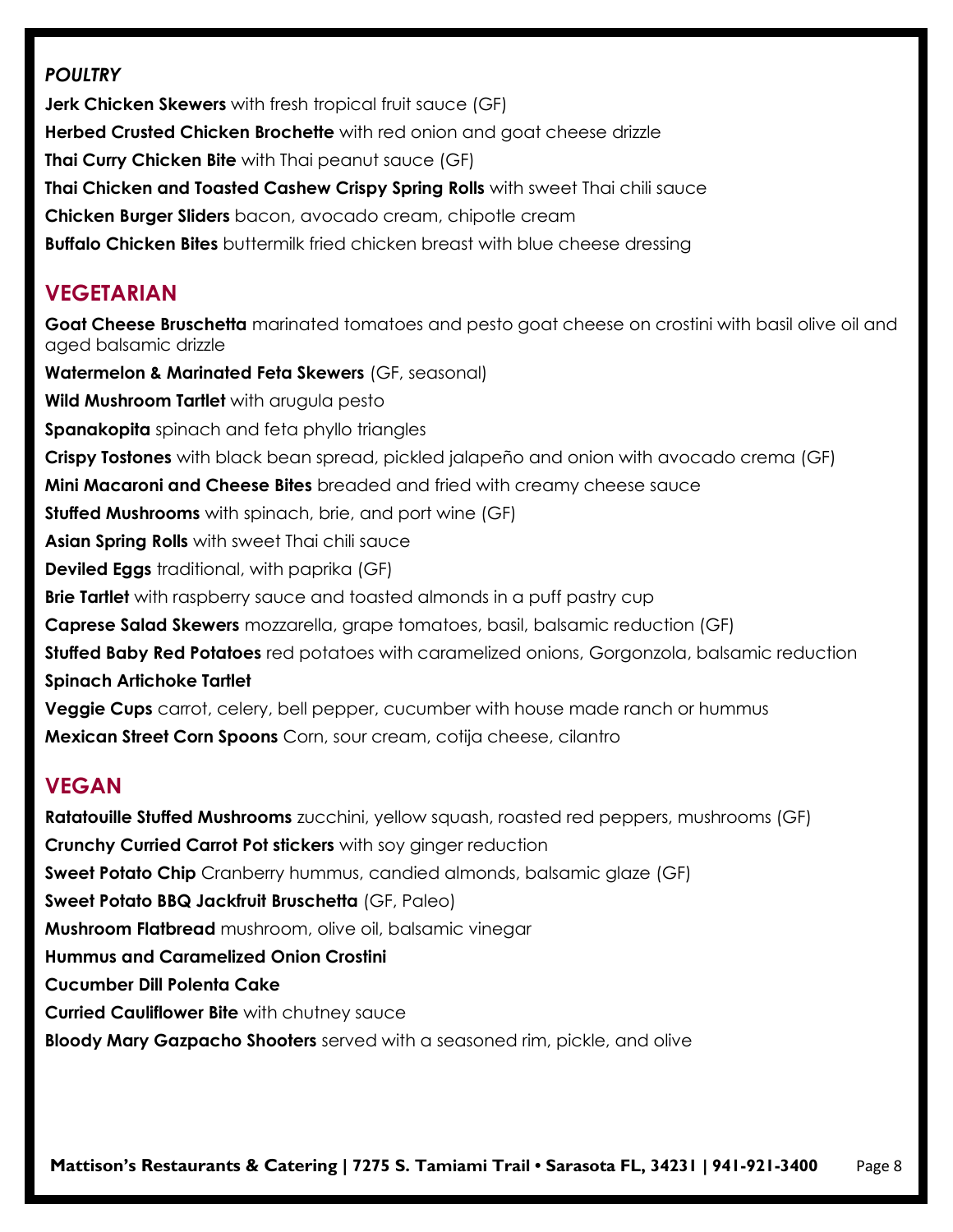# **DISPLAYS & STATIONS**

## **APPETIZERS**

| <b>Charcuterie Display</b> Cured meats: prosciutto, salami, pepperoni. Assorted Cheese: gourmet and<br>imported cheeses. Fresh and dried fruits, nuts, olives, and jams. Served with fresh breads and crackers<br>Half Display (Serves up to 25 guests)                                                 | Full Display (serves up to 50 guests)                                                                                                             |  |  |  |
|---------------------------------------------------------------------------------------------------------------------------------------------------------------------------------------------------------------------------------------------------------------------------------------------------------|---------------------------------------------------------------------------------------------------------------------------------------------------|--|--|--|
| Gourmet Cheese Display imported and domestic cheeses on a cascading display of marble with<br>assorted crackers and breads, dried fruits, and nuts <b>Enhancements:</b> Berries, Grapes & Baked Brie<br>Half Display (Serves up to 25 guests)                                                           | Full Display (serves up to 50 guests)                                                                                                             |  |  |  |
| olives, pepperoncini, marinated feta, and artichokes; served with pita points and flatbread crackers<br>Half Display (Serves up to 25 guests)                                                                                                                                                           | <b>Mediterranean Display</b> hummus, roasted red peppers, marinated grape tomatoes, pickled green beans,<br>Full Display (serves up to 50 guests) |  |  |  |
| Antipasta Display olives, artichokes, roasted red peppers, marinated tomatoes, prosciutto, salami,<br>pepperoni, fresh mozzarella, imported Italian cheeses with balsamic vinegar & extra virgin olive oil;<br>served with fresh breads and flatbread crackers<br>Half Display (Serves up to 25 guests) | Full Display (serves up to 50 guests)                                                                                                             |  |  |  |
| Half Display (Serves up to 25 guests)                                                                                                                                                                                                                                                                   | Farm Fresh Vegetable Display Chef's seasonal vegetables; served with Tuscan style ranch and hummus<br>Full Display (serves up to 50 guests)       |  |  |  |
| Fresh Seasonal Fruit Display Seasonal fresh fruits, berries and grapes decoratively arranged and served<br>with yogurt dip                                                                                                                                                                              |                                                                                                                                                   |  |  |  |
| Half Display (Serves up to 25 guests)                                                                                                                                                                                                                                                                   | Full Display (serves up to 50 guests)                                                                                                             |  |  |  |
| <b>Whole Salmon Display</b> cold poached salmon; with capers, red onion, herbed cream cheese, and hard-<br>boiled eggs; served with artisan flatbreads                                                                                                                                                  |                                                                                                                                                   |  |  |  |
| Half Display (Serves up to 25 guests)                                                                                                                                                                                                                                                                   | Full Display (serves up to 50 guests)                                                                                                             |  |  |  |
| <b>CARVING STATIONS *Requires dedicated station attendant</b>                                                                                                                                                                                                                                           |                                                                                                                                                   |  |  |  |
| <b>Beef Tenderloin</b> - with fresh horseradish sauce, au jus, onion confit and cocktail rolls                                                                                                                                                                                                          |                                                                                                                                                   |  |  |  |
| <b>Roast Prime Rib</b> - garlic, herb & kosher salt crusted slow roasted prime rib with horseradish cream sauce,<br>onion confit, au jus, and cocktail rolls                                                                                                                                            |                                                                                                                                                   |  |  |  |
| <b>Beef Brisket</b> - gravy and cocktail rolls                                                                                                                                                                                                                                                          |                                                                                                                                                   |  |  |  |
| Roast Turkey - gravy and cocktail rolls                                                                                                                                                                                                                                                                 |                                                                                                                                                   |  |  |  |

**Leg of Lamb** - with tzatziki and cocktail rolls

**Lamb Rack** - with tzatziki and cocktail rolls Porchetta – gravy and cocktail rolls

**Pork loin** - with an apple onion stuffing served with apple chutney and cocktail rolls Pit Ham - with mustard sauce, mini biscuits, cocktail rolls

**Mattison's Restaurants & Catering | 7275 S. Tamiami Trail • Sarasota FL, 34231 | 941-921-3400** Page 9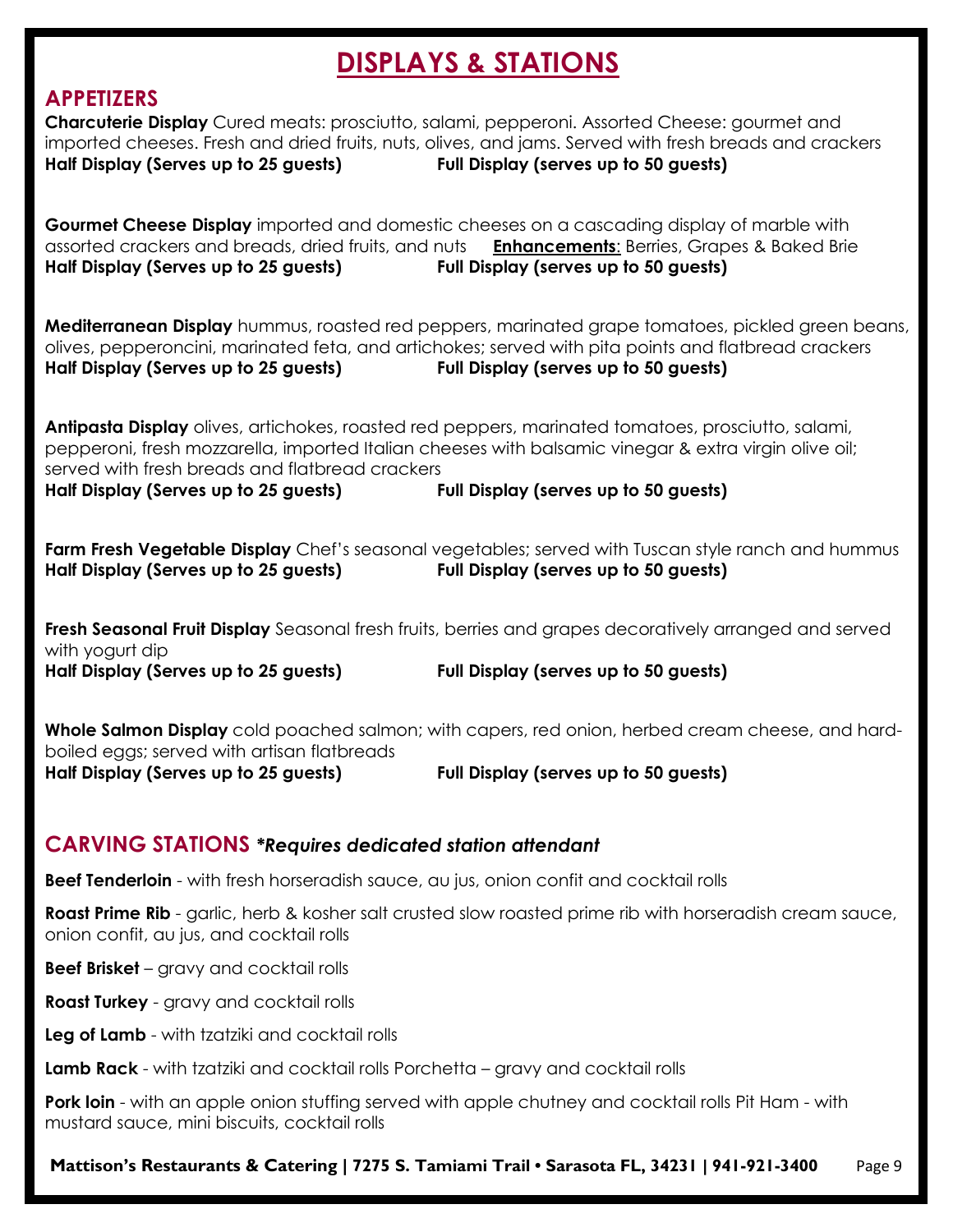# **DISPLAYS & STATIONS**

## **MAINS**

Pasta Bar Penne Pasta, marinara and alfredo; choice of toppings: pancetta, mushrooms, roasted broccoli, grated Parmesan, and shredded mozzarella Enhancements: Grilled Chicken**,** Meatballs**,** Shrimp

**Fresh Raw Bar** fresh shrimp and oysters garnished with lemons, limes, horseradish, and cilantro cocktail sauce **Market Price Enhancement**: Crab **Market Price**

#### **Taco Station:**

[choice of two]: ground beef, shredded chicken, pulled pork, mahi+, or shrimp+. Served with guacamole, scallions, sour cream, lettuce, jalapeños, lime wedge, shredded cheese, and hot sauce [choice of one]: soft or hard taco shell

[choice of two]: tomato salsa, mango salsa, Verde salsa, roasted corn or black bean salsa **Enhancement:** Yellow Rice or Coconut Jasmine Rice, Beans & Fried Plantains

#### **Slider Station:**

[choice of 2]: mini beef burger, BBQ pulled pork or chipotle chicken sliders Toppings: tomatoes, roasted onions, shredded cheese, pickles, Dijon mustard, sautéed mushrooms, bacon & ketchup

#### **Flatbread Station:**

[choice of 3]: bianco, duck confit, pepperoni, margherita

**Whole Suckling Pig Display** with tender pulled pork and beehive honey mustard sauce **Market Price**

**Low Country Boil** with shrimp, andouille sausage, new potatoes, corn on the cob, sweet onions

**Southern Grits Bar** grits tossed and served: (cheese plain grits & shrimp grits with shrimp broth) served with toppings; scallions, butter, cheddar & parmesan cheeses, bacon, smoked sausage, mushrooms

**Asian Noodle Box** Thai noodles tossed in Pad Thai peanut sauce. Mix in ingredients to include sprouts, peanuts, snow peas, broccoli, carrots, and egg, served in an Asian to-go box **Enhancements**: grilled chicken or baby shrimp

## **SIDES**

**Mashed Potato Bar** [select 2] roasted garlic, white truffle oil, pesto, horseradish, sweet potato mash. Accompanied with applewood smoked bacon, scallions, sour cream, shredded Cheddar, Gorgonzola, and herbed butter

**Baked Potato Bar** applewood smoked bacon, scallions, sour cream, shredded Cheddar, Gorgonzola, and herbed butter

**Tuscan Crudité** marinated and grilled portabella, zucchini, squash, asparagus and roasted red peppers

**Sushi Rolls** California (crab and avocado), yellowfin tuna and smoked salmon with wasabi, ginger, wakame salad and soy sauce **Market Price**

**Caviar Bar** with crème fraiche, diced red onion and capers, served with toast points **Market Price**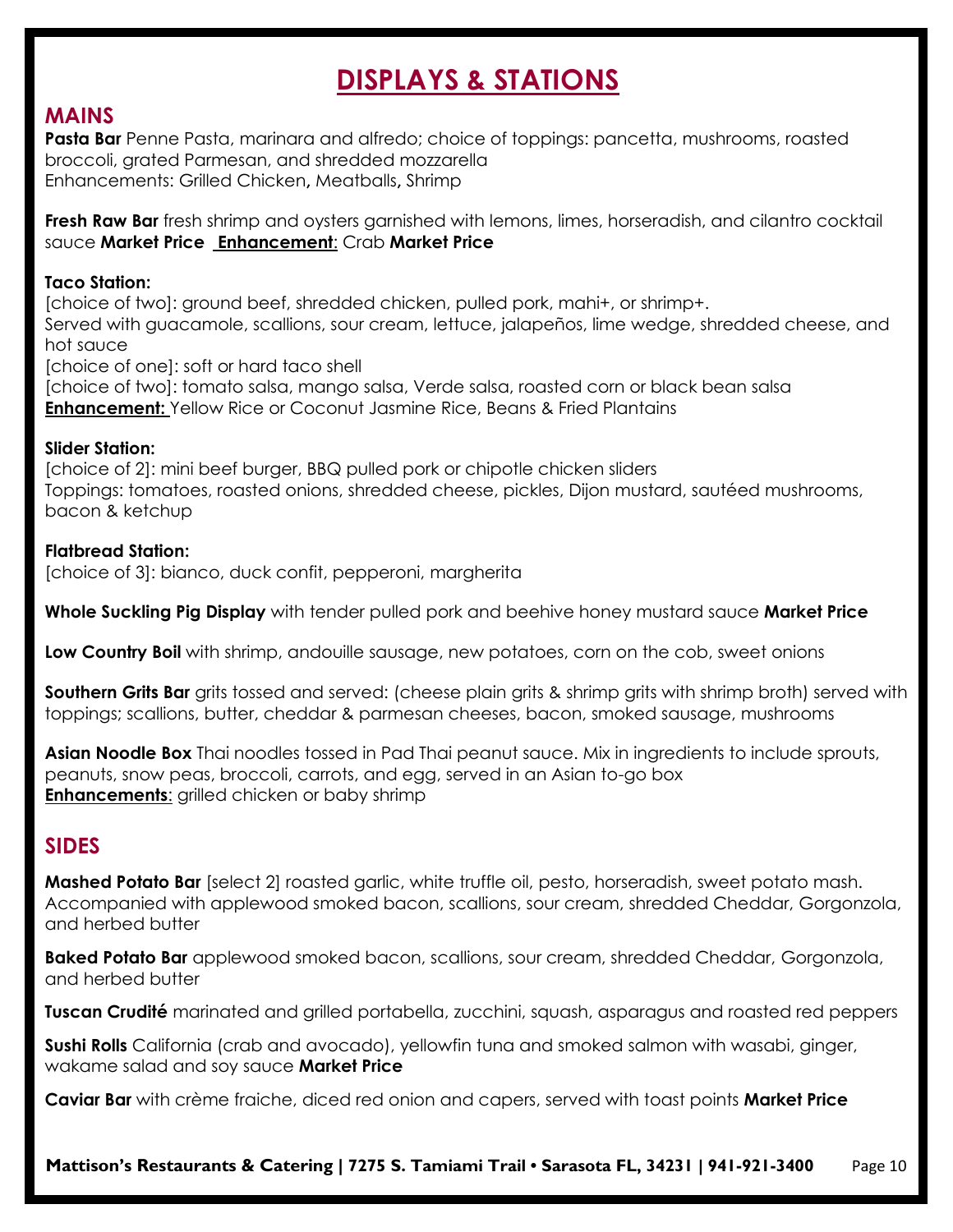# **BREADBASKET**

#### **Breakfast/Brunch Breads:**

**Savory Breakfast Breads:** *Zucchini Bread, Banana Bread, Assorted Muffins*

**Sweet Breakfast Breads:** *Croissants, Scones & Assorted Pastries*

| <b>Lunch/Dinner Breads:</b> |  |
|-----------------------------|--|
|-----------------------------|--|

Focaccia Bread Fresh Baked Cocktail Rolls Sweet Cornbread French Baguettes Crackers & Flatbreads

#### **Spreads:**

Boursin Butter Butter Roses Whipped Butter Herb Olive Oil

# **SALADS**

**Mattison's House** baby field greens, toasted pine nuts, Gorgonzola, Roma tomatoes and balsamic vinaigrette

**Caprese** fresh Mozzarella and vine ripened tomatoes with basil oil

**Caesar** classic version with roasted garlic croutons, Parmesan

**Kale & Quinoa** with lemon basil vinaigrette, parmesan cheese, golden raisins, and radish

**Poached Pear** Gorgonzola and candied walnuts over mixed field greens with sauvignon blanc vinaigrette

**Mattison's Tropical Salad** mixed field greens, pineapple, kiwi, mango, candied walnuts and chevre with sauvignon blanc vinaigrette

**Mediterranean Chopped** romaine lettuce, tomatoes, cucumbers, red onion, olives, feta cheese and chickpeas, tossed in herb vinaigrette

**Baby Spinach Salad** roasted grape tomatoes, mozzarella, artichokes, and balsamic vinaigrette

Winter mixed field greens, goat cheese, tomatoes, candied walnuts, and dried cranberries in honeylemon vinaigrette

**Israeli Couscous** with cucumbers, tomatoes, and grilled vegetables

**Strawberry** romaine lettuce with strawberries, candied walnuts, Gorgonzola, sauvignon blanc vinaigrette

**Greek** goat cheese, Kalamata olives, Romaine hearts, oregano-balsamic dressing

**Roasted Beet** arugula with diced roast beets, strawberries, candied pumpkin seeds, crumbled goat cheese, sherry vinaigrette

**Wedge** iceberg, local tomatoes, bacon, chives, house made buttermilk ranch

## *Make your salad an entrée: add chicken, salmon, shrimp, or lamb*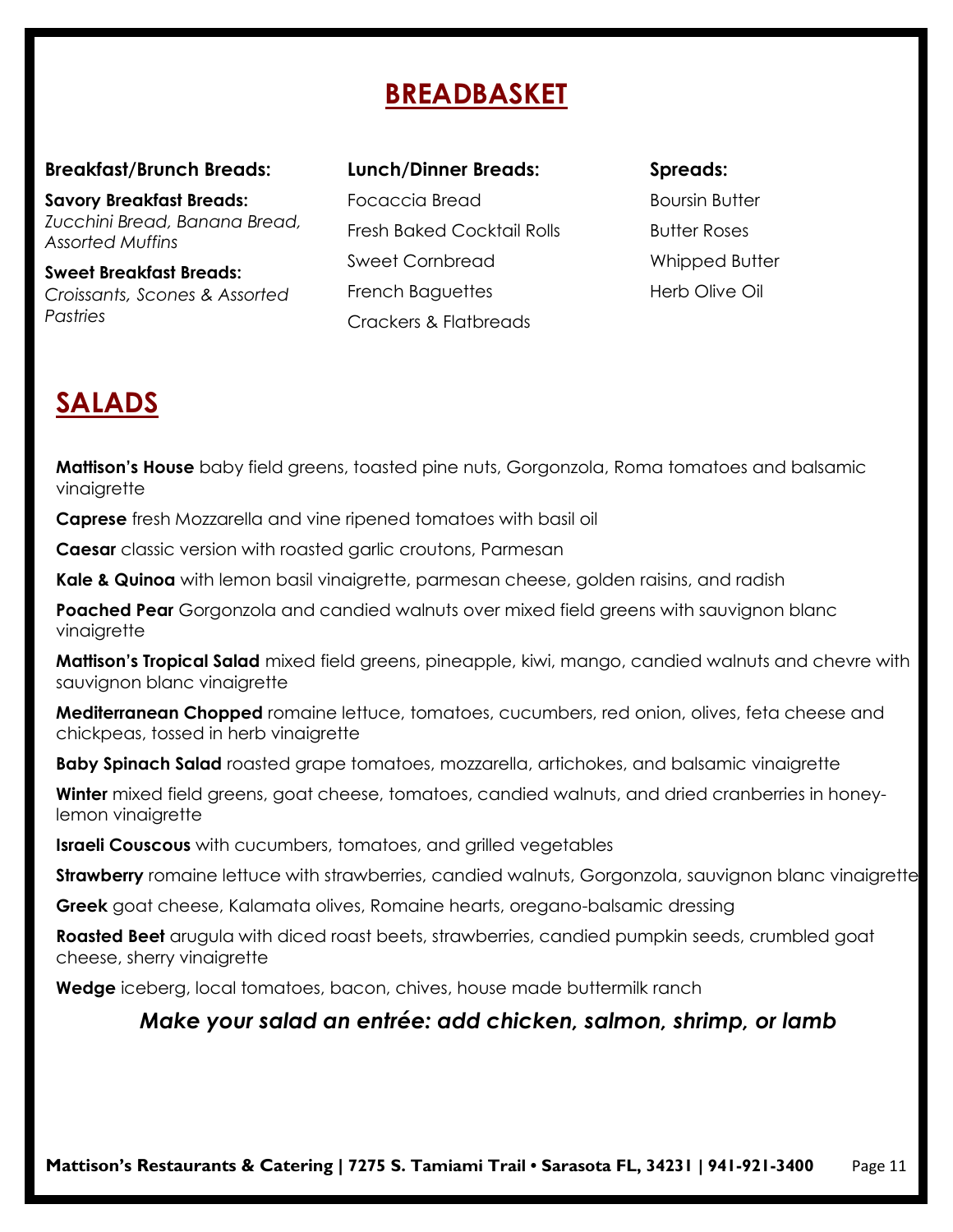# **ENTREES**

## **SEAFOOD**

#### *FISH*

**Rosemary & Lemon Honey Glazed Salmon** with citrus beurre blanc (GF) **Lump Crab Stuffed Salmon Filet** with lemon beurre blanc **Market Price Grilled Salmon** marinated with lemon, olive oil and fresh herbs (GF) **Pesto Crusted Salmon** with citrus beurre blanc **Grouper Piccata** sautéed and topped with white wine and caper sauce **Macadamia Nut Crusted Grouper** with lemon-lime beurre blanc **Blackened Fresh Florida Grouper** with coconut beurre blanc and pineapple relish (GF) **Chilean Sea Bass** with mango-papaya salsa *Plated Only* **Snapper Puttanesca** with olives, capers, garlic, tomatoes, and pine nuts **Grilled Red Snapper** with lemon-lime beurre blanc and tropical mango salsa **Cajun Lime Blackened Mahi Mahi** with tropical fruit macedoine and citrus beurre blanc

#### *SHELLFISH*

**Shrimp Fra Diavolo** garlic seared shrimp, spicy cream sauce over penne pasta with fresh basil and pine nuts

**Shrimp Scampi** served with an herbed garlic cream sauce over penne pasta

**Fresh Maine Lobster Tails** with warm drawn butter and fresh lemon **Market Price**

**Blackened Sea Scallops** crispy pork belly lardons, tomato white wine creole reduction, fresh shaved Manchego cheese *Plated Only*

**Paella** traditional Spanish saffron rice with shrimp, mussels, fresh fish, chorizo, garlic, onions, peas, artichoke hearts and tomatoes

**Shrimp & Avocado Salad** seasoned & grilled shrimp, fresh avocado & mango, grilled red onions, sauvignon blanc vinaigrette

## **MEATS & POULTRY**

#### *BEEF*

**Bertha Palmer** filet mignon, lump crab meat, citrus hollandaise *Plated Only*

**Filet Mignon** 6oz center cut, grilled and served with port wine demi and béarnaise *Plated Only*

**Steak au Poivre** 6oz filet, cracked pepper crust, seared, and served with brandy cream sauce *Plated Only*

**Braised Boneless Beef Short Ribs** in a port wine reduction sauce

**Beef Brisket** coffee rubbed brisket

**Pot Roast Reconstructed** a Mattison's signature dish *Plated Only*

**Mattison's City Grille Meat Loaf** black angus beef in applewood-smoked bacon with pan gravy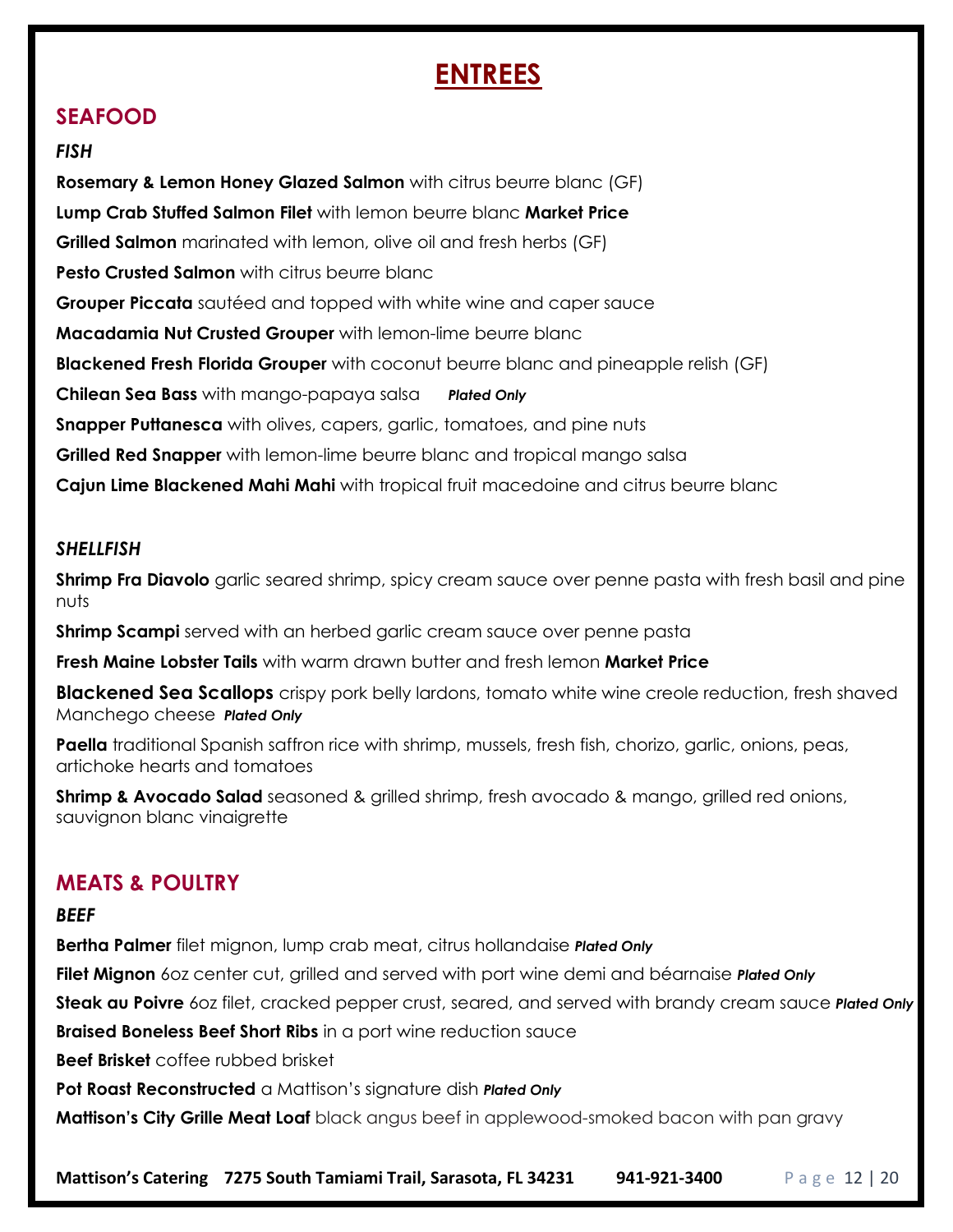# **ENTREES**

#### *PORK & LAMB*

**Long Bone Pork Loin** five-spice rub, honey mustard glaze *Plated Only*

**Pork Tenderloin Medallions** with apple onion jam

**Tortellini Carbonara** with pancetta, peas

**Andouille Stuffed Pork Loin** served with creole mustard

**Baby Back Ribs** grilled to perfection and finished with our house BBQ sauce

**New Zealand Rack of Lamb** [choice of sauce]: served with mint chimichurri - or - basted with fresh rosemary and a sun-dried tomato and olive tapenade *Plated Only*

#### *POULTRY*

**Seared Duck Breast** with clementine glaze *Plated Only*

**Duck Confit** peppercorn red-wine butter sauce *Plated Only*

**Chicken Piccata** pan seared chicken breast topped with a caper, Parmesan, and lemon beurre blanc

**Chicken Chèvre** topped with spinach, roasted tomatoes and goat cheese finished with a basil beurre blanc

**Pesto Marinated Chicken Breast** with tomatoes, basil, and balsamic drizzle

**Tuscan Braised Chicken** bone-in thighs, pine nuts, sultanas, sage

**Chicken Stephano** stuffed with spinach, mushrooms, and pine nuts, with a rich marsala wine sauce

**Chicken Marsala** pan seared chicken breast topped with wild mushrooms and a rich marsala wine sauce

**Chicken Parmesan** with lightly breaded chicken breast topped with marinara and melted mozzarella

**Southwest Chicken Breast** with black bean and corn relish

**Chicken Paella** traditional Spanish saffron rice with chicken, garlic, onions, peas, and tomatoes

**Jambalaya** with Cajun rice and chicken, shrimp, and pork

**Chicken Vineyard** roasted chicken salad with grapes, cranberries, Gorgonzola, avocado, candied walnuts, over a bed of greens, sauvignon blanc vinaigrette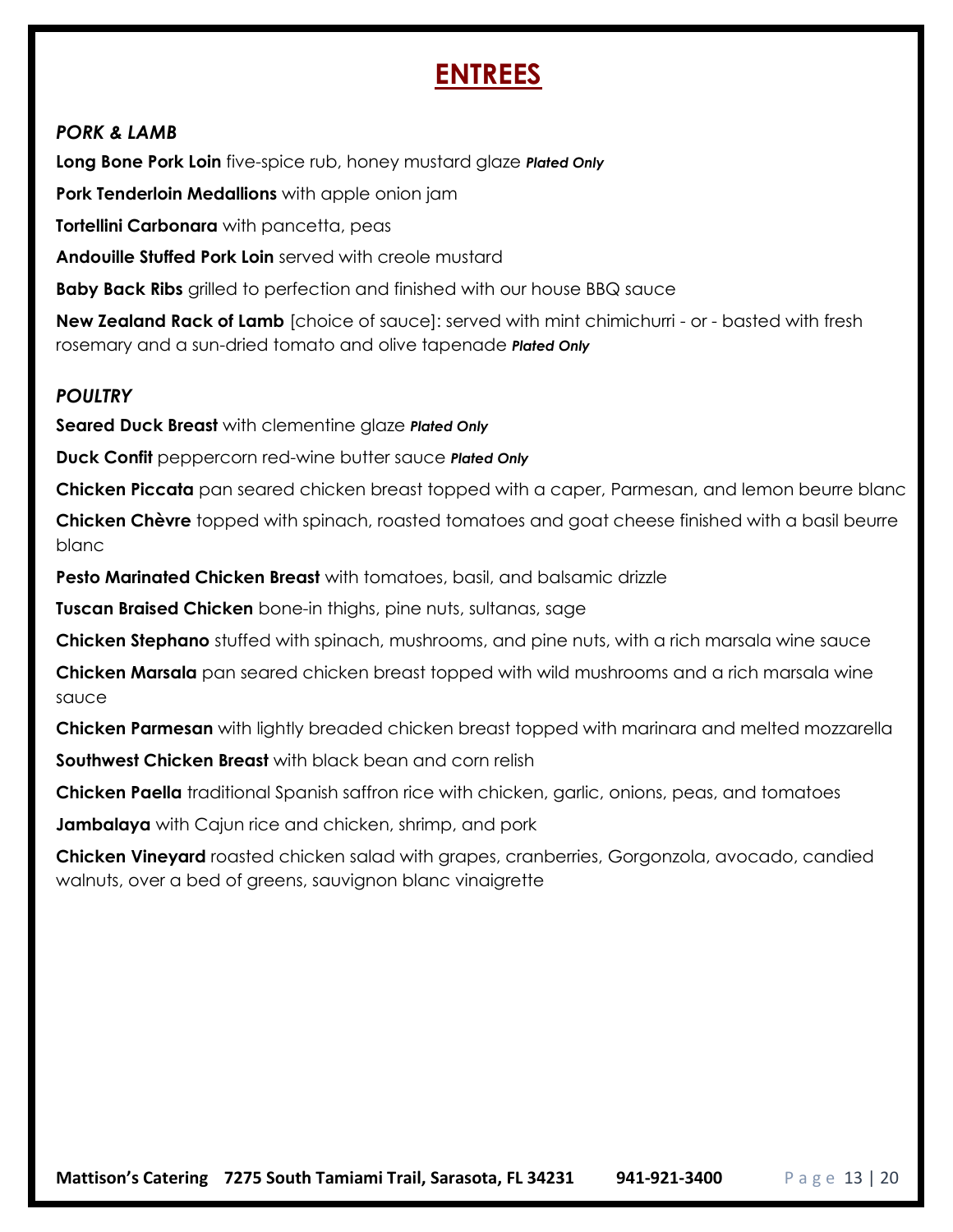# **ENTREES**

## **VEGETARIAN**

**Baked Ziti** with ricotta cheese, marinara, fresh herbs and topped with mozzarella and Parmesan cheese

**Bowtie Pasta in Reggiano Cream Sauce** with sun dried tomatoes and shiitake mushrooms

**Mattison's Homemade Lasagna** with white or red sauce

**Tortellini Alfredo** with sweet peas and garlic Parmesan cream sauce

**Stuffed Pasta Shells** with ricotta cheese, spinach and homemade marinara

**Penne ala Vodka** tossed in sautéed vegetables with tomato cream sauce and shaved Parmesan cheese

**Wild Mushroom Tartlet** arugula pesto

# **VEGAN**

**Grilled Veggie Paella** Traditional Spanish saffron rice with garlic, onions, green olives, peas, red peppers, artichoke hearts & tomatoes; topped with grilled asparagus, artichokes, and zucchini (DF,GF)

**Curried Cauliflower Cauliflower Steak** with piccata sauce **Vegetable Lasagna** with white sauce **Mushroom Stroganoff** ribbon noodles, mushrooms, onions, white wine sauce **Mushroom Wellington** with rosemary and pecans **Balsamic Brussel Sprouts and Polenta Thai Noodle Salad** with peanut sauce, mixed cabbage red bell pepper and cilantro **Ratatouille Stuffed Red Peppers** quinoa, lentils, and Italian herbs **Grilled Tofu Steaks Blackened Tempeh** with kale and avocado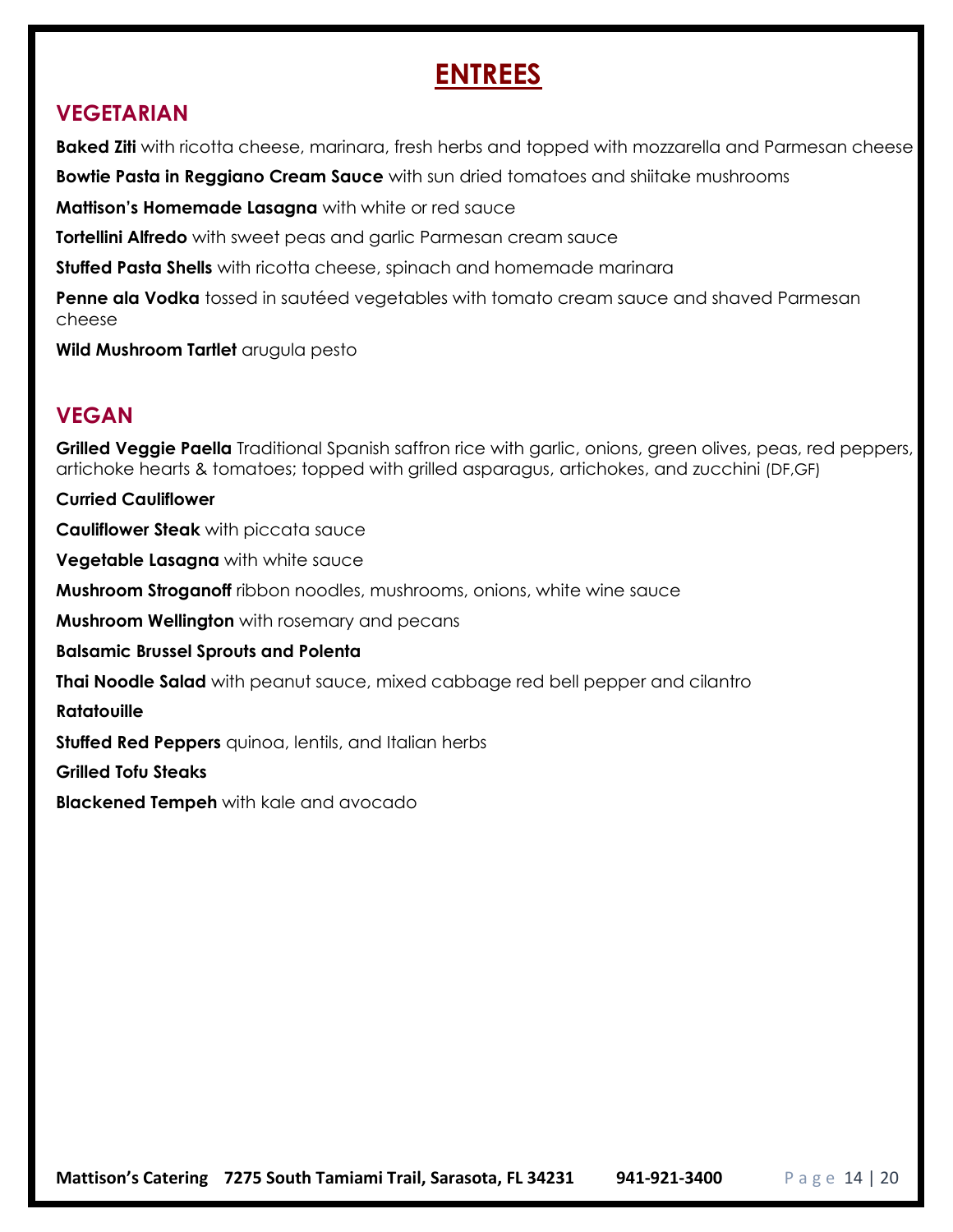# **SIDES**

#### *ALL PLATED ENTREES INCLUDE THE SAME STARCH & VEGETABLE*

#### **STARCH**

Wild Rice Medley Black Beans & Yellow Rice Coconut Lime Jasmine Rice Risotto - sweet potato, vegetable, wild mushroom, Saffron or sweet pea Quinoa with grilled vegetables & lemon Parmesan basil Couscous with grilled vegetables Mashed Potatoes - roasted garlic, white truffle oil, horseradish, sweet potato mash Sweet Potato Streusel Roasted Rosemary Red Potatoes Truffle Scalloped au Gratin Potato Lobster Mac 'N Cheese +

#### **SEASONAL VEGETABLES**

Fresh Vegetable Medley: carrots, zucchini, yellow squash, and green beans Roasted Broccoli, Cauliflower & Brussels Sprouts Green Beans Almondine Italian Style Green Beans Grilled Zucchini, Roasted Red Pepper and Asparagus Stir Fry Vegetables: Assorted peppers & onions Field Green Beans with Julienne Carrots Italian Stuffed Tomatoes with Pecorino Red Cabbage with Apples and Bacon Fresh Sweet Corn with Butter and Thyme Grilled Asparagus Sautéed Swish Chard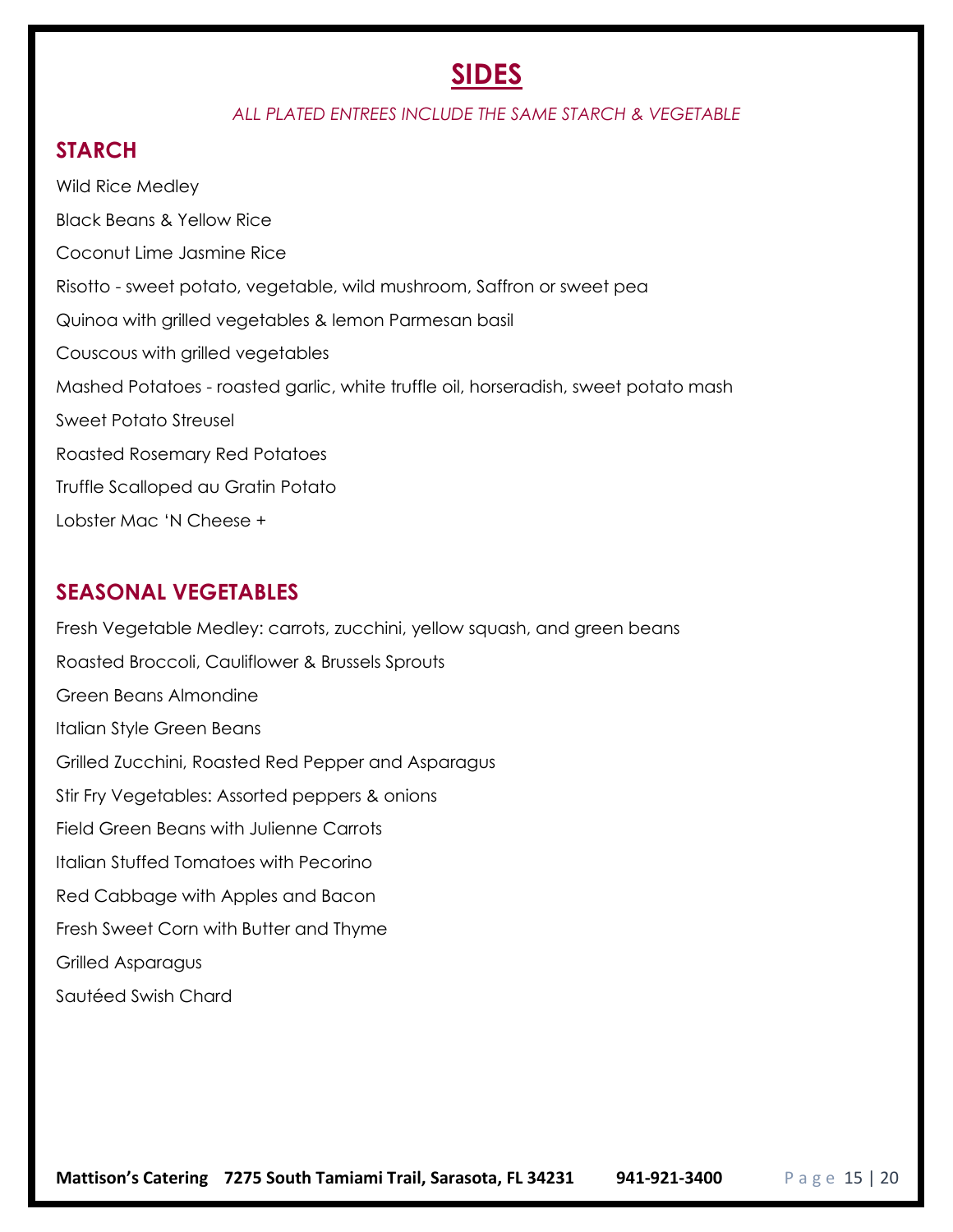# **LATE NIGHT SNACK**

*Displayed or Butler Passed* 

#### **Pretzel Bites and Beer Cheese**

**Mini Hot Dogs** served with ketchup in a paper dish

**Flatbread Station**

**Mini Mac and Cheese Cups**

**Mini Beef Empanadas**

**Cheesesteak sliders**

**Mini Cheeseburger Sliders** mini burger with provolone and caramelized onion barbecue

**Chicken Burger Sliders**

**BBQ Pork Sliders** 

**Mac and cheese Bites**

**Buffalo Chicken bites**

**Grilled Cheese and Tomato Soup Shooter**

**Mini Beef Tacos**

**Mini BBQ Pulled Pork Tacos** 

**Mini Poke Bowl** white rice and salmon, scallions, spicy mayo

**Vegan Pizza** tomatoes, eggplants, & peppers

**Mini BBQ Jackfruit Tacos**

# **PLATED KIDS' MEAL**

**Chicken Fingers and Mac & Cheese** 

**Cheese Or Pepperoni Pizza** 

**Penne With Alfredo** 

**Penne With Meatballs & Marinara** 

**Burger** <sup>1</sup>/<sub>4</sub> lb. with choice of cheese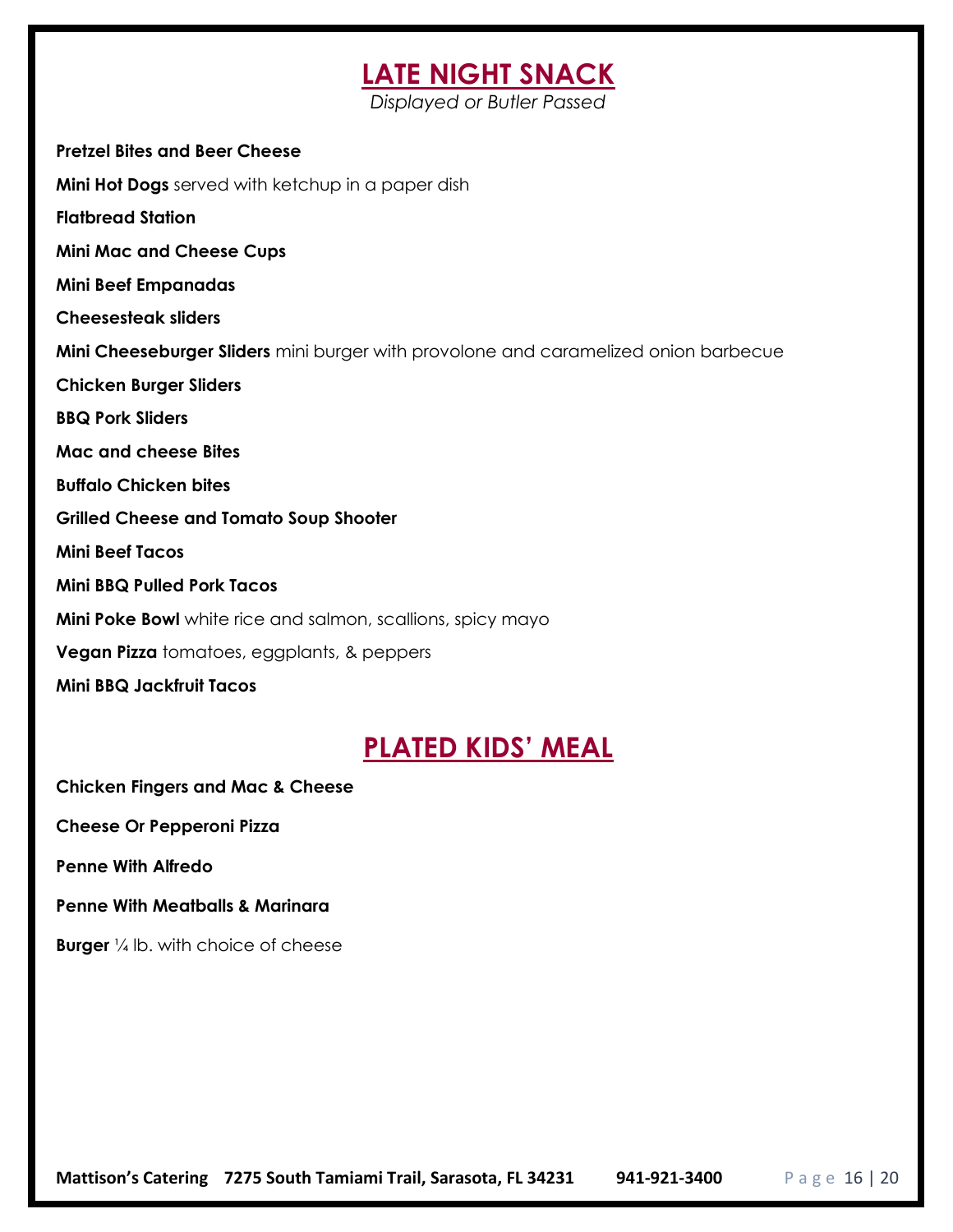# **DESSERTS**

#### **MINI**

*plated or displayed*

Bite size portions of Mattison's delectable desserts - each flavor selection counts as one choice. (25 piece minimum per selection)

**Baklava** pistachio or walnut

**Brownies** plain, nuts, iced, peppermint

**Cannoli** traditional, chocolate chip, cheesecake

**Cheesecake Squares** traditional, Key lime, raspberry, turtle, chocolate, pumpkin *vegan options available*

**Chocolate Dipped Strawberries** white, milk or dark chocolate

**Chocolate Truffles** pistachio, white chocolate, dark chocolate, raspberry, hazelnut

**Cookies** Chocolate Chip, Oatmeal Raisin, White Chocolate Macadamia, Ginger

**Crème Brule Spoons**

**Mini Cupcakes** vanilla, chocolate, carrot cake *vegan options available*

**Mini Tarts** fruit, berry, key lime, chocolate pecan

**Mini Pies** apple, cherry, blueberry, peach, pecan

#### **White Chocolate Coconut Cashew Clusters**

#### **Tiramisu Cups**

**Mousse Cups** chocolate, chocolate & peanut butter, peanut butter, strawberry, white chocolate, coconut cream, key lime, cheesecake

**Coconut Macaroons French Macaroons Biscotti Hazelnut Cups** (V, GF, DF) **Lemon Bars** (V) **Lime Tarts** (V) **Coconut Mango Panna Cotta Cups** (V) **Toffee Bars** (V)

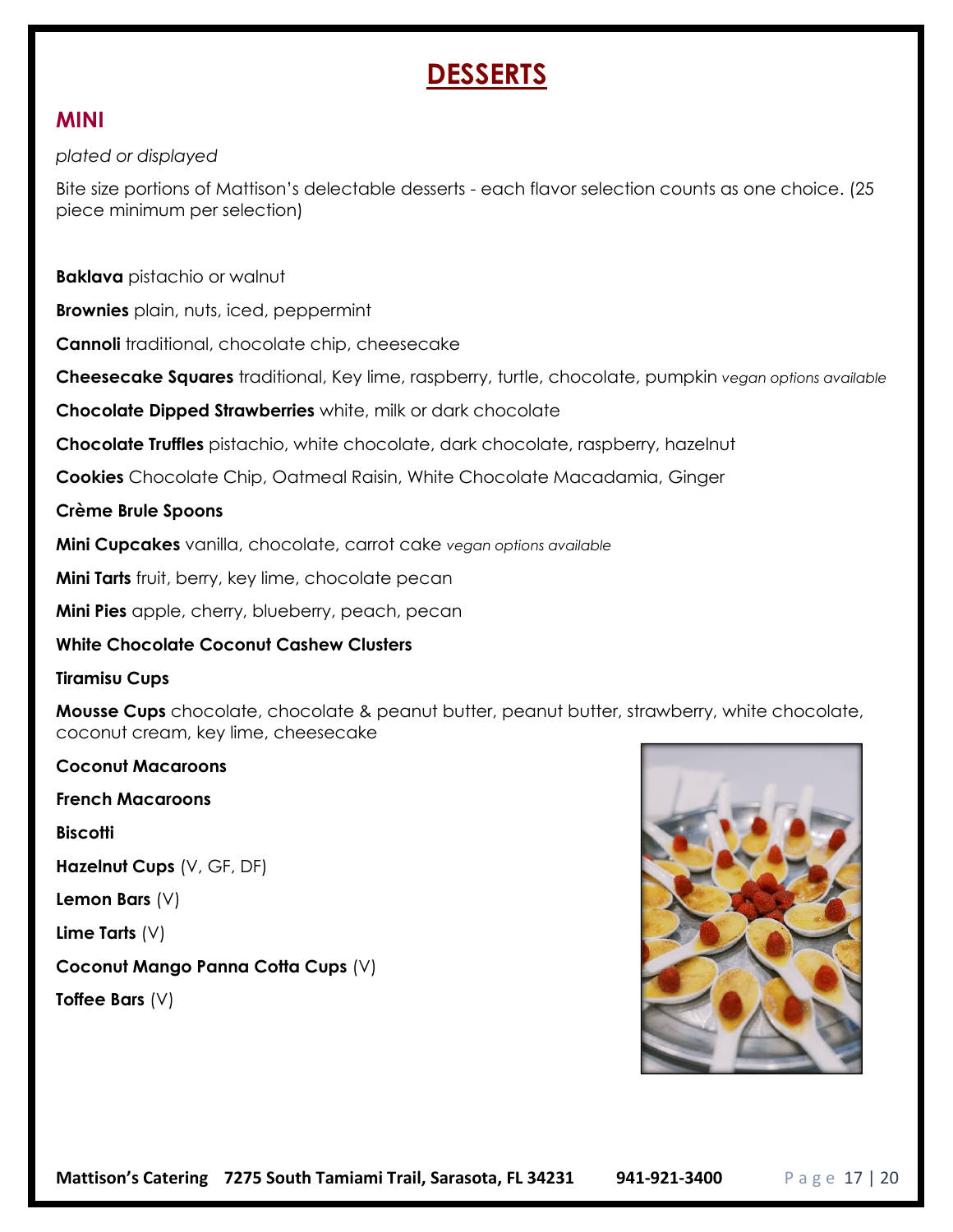# **DESSERTS**

## **PLATED**

**Cherry Bomb** milk chocolate mousse with a balsamic and port wine glazed cherry center in a crispy dark chocolate shell and a tart cherry coulis

**Cheesecake** traditional, Key lime, raspberry, turtle, chocolate, pumpkin

**Warm Chocolate Espresso Torte** flourless chocolate torte flavored with espresso (GF)

**Crème Brule** (GF)

**Key Lime Pie**

**Roasted Pear & Croissant Bread Pudding**

**White and Dark Chocolate Banana Bread Pudding** with caramel sauce and Belgian chocolate drizzle

**Zabaglione Frutti di Bosco** fragrant pastry base filled with pastry cream then decorated with a rich assortment of black & red currants & raspberries and zabaglione cream

## **STATIONS**

#### *\*Additional Attendant Needed*

**Bananas Foster** fresh cut bananas, caramelized brown sugar, cinnamon and creme fraiche flambeed in a crepe with imported dark rum and banana liqueur and topped with fresh sweetened whipped cream

**Gelato** vanilla and chocolate gelato with chocolate and rainbow sprinkles, M&Ms, Oreos, chocolate and caramel sauce, fresh strawberries, walnuts, and whipped cream

**Flambéed Crepe Station** savory or sweet

**Smores** graham crackers, marshmallows, chocolate and loads of fun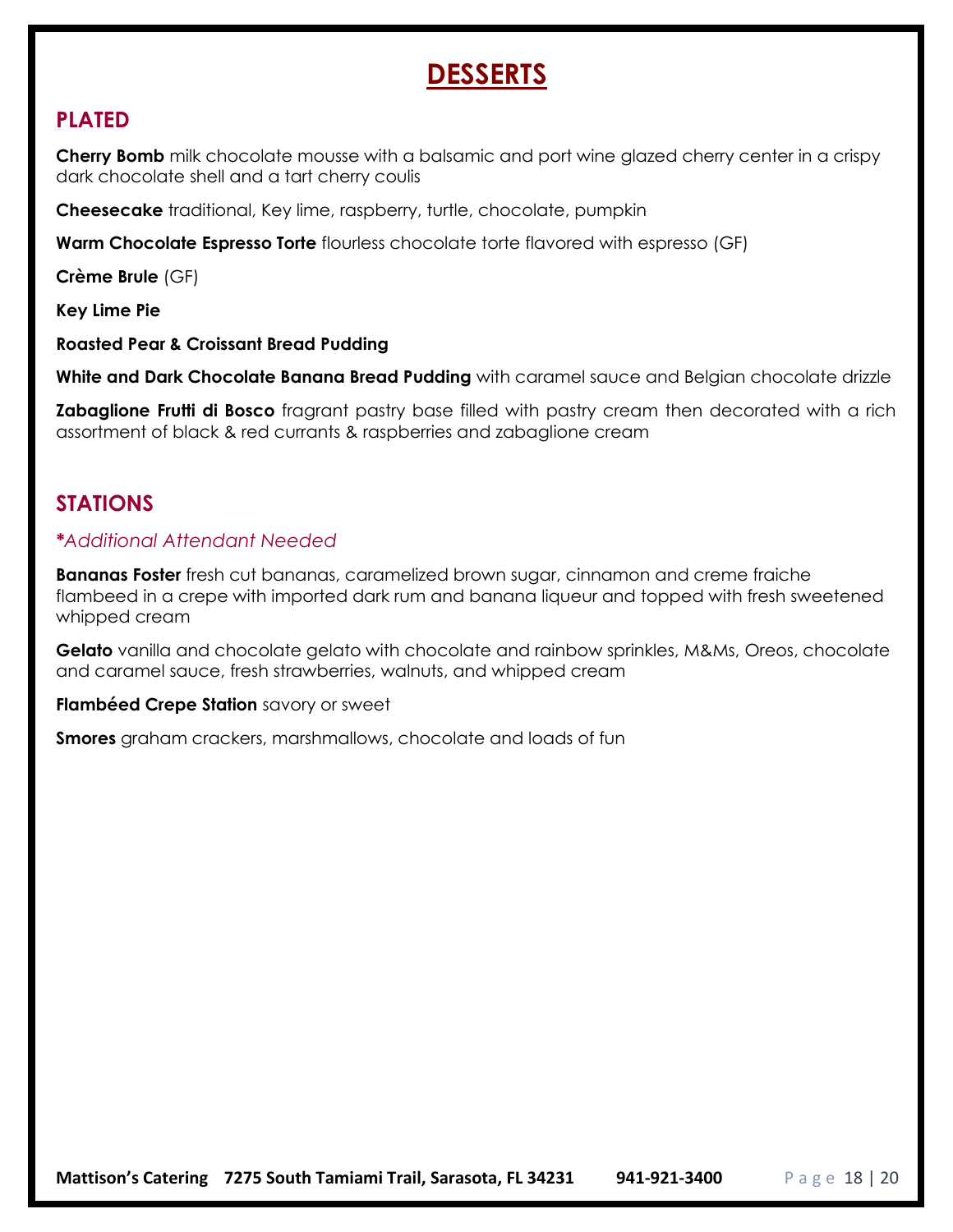

# **CAKES:**

## **Flavors:**

- **Vanilla Cake**
- **Chocolate Cake**
- **Red Velvet Cake**
- **Yellow Cake**
- **Devils Food Cake**
- **Marble Cake**
- **Angel Food Cake**

# **Premium Flavors:**

- **German Chocolate Cake** *coconut pecan icing, chocolate ganache*
- **Carrot Cake** *with or without nuts*
- **Italian Crème Cake**  *cream cheese icing, coconut, pecans, marble cake*
- **Strawberry Shortcake** *White cake, strawberry buttercream, macerated strawberries*
- **Tiramisu Cake**  Lady fingers soaked in coffee & coffee liqueur, layered with mascarpone *mousse*

# **Pricing: Round or Square Pans:**

| <b>Cake Size</b>       | <b>Approximate Slices</b> |  |
|------------------------|---------------------------|--|
| 4"                     | 8                         |  |
| 6"                     | 12                        |  |
| 8"                     | 20                        |  |
| Q''                    | 24                        |  |
| 10"                    | 28                        |  |
| 12"                    | 40                        |  |
| 1/2 Sheet Cake         | $30 - 40$                 |  |
| <b>Full Sheet Cake</b> | 60-80                     |  |

# **Icing Options:**

- **Buttercream**
- **American (Can Flavor)**
- **Swiss**
- **Ganache**
- **Cream Cheese**